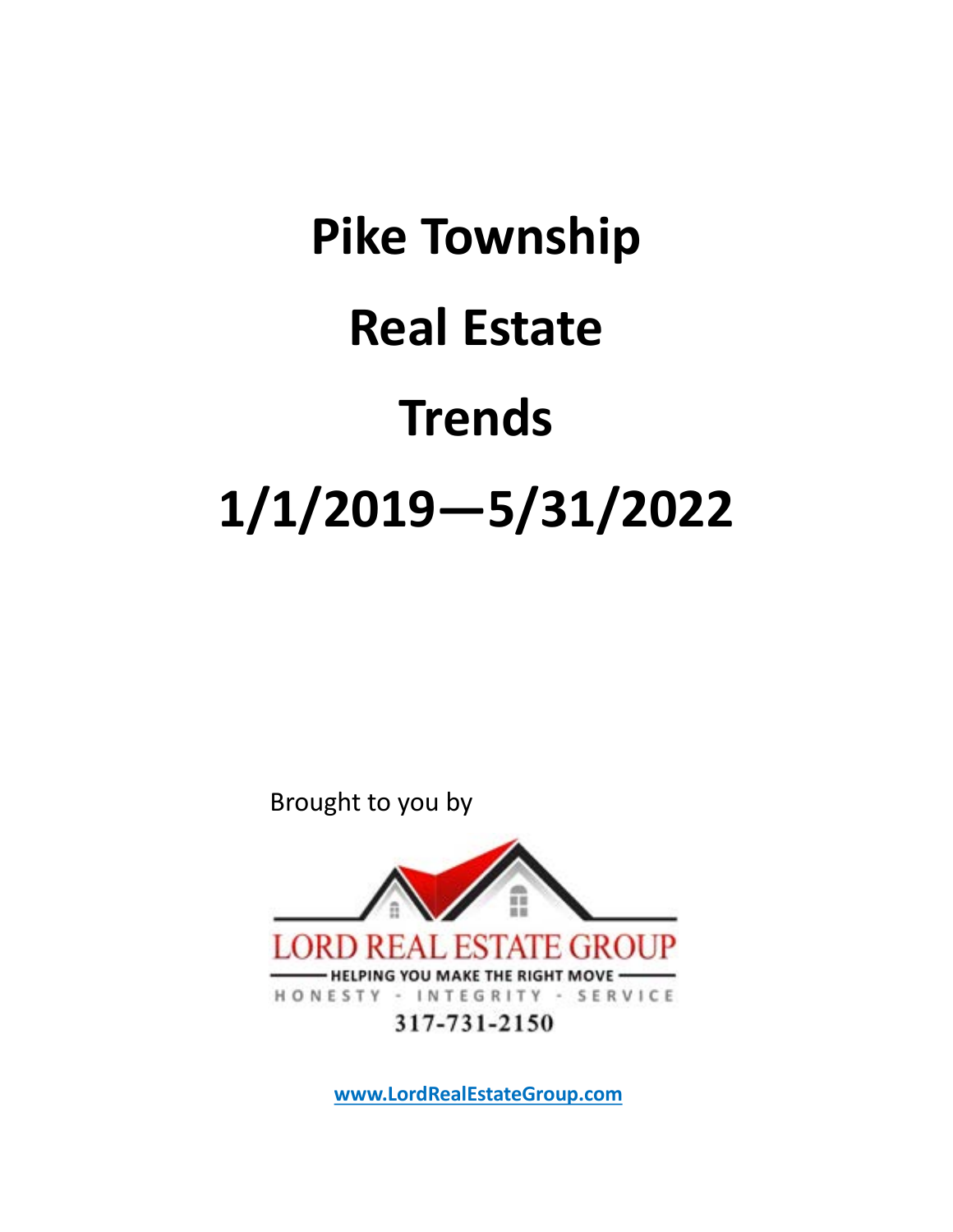|                 | Pike Township Real Estate Trends |                           |    |                             |    |                                          |    |                                            |                           |              |
|-----------------|----------------------------------|---------------------------|----|-----------------------------|----|------------------------------------------|----|--------------------------------------------|---------------------------|--------------|
|                 |                                  | <b>Average</b><br>Days on |    | <b>Avgerage</b><br>\$\$ per |    | <b>Average</b><br>\$\$ Under(-)<br>Over+ |    | # Sold At<br>or Above<br><b>List Price</b> | # of Cash<br><b>Sales</b> |              |
| <b>Month</b>    | # Sold                           | <b>Market</b>             |    | <b>Avg Sale Price</b>       |    | <b>Square Foot</b>                       |    | <b>List Price</b>                          | (% of Total)              | (% of Total) |
| Jan 2019        | 61                               | 27                        | \$ | 137,714                     | \$ | 88                                       | \$ | (2,830)                                    | 25 (41%)                  | 14 (23%)     |
| Feb 2019        | 63                               | 30                        | \$ | 173,838                     | \$ | 97                                       | \$ | (3,074)                                    | 29 (46%)                  | 11 (17%)     |
| Mar 2019        | 86                               | 38                        | \$ | 202,123                     | \$ | 100                                      | \$ | (9, 453)                                   | 39 (45%)                  | 10 (12%)     |
| Apr 2019        | 93                               | 28                        | \$ | 173,032                     | \$ | 90                                       | \$ | (2, 362)                                   | 57 (61%)                  | 12 (13%)     |
| May 2019        | 124                              | 16                        | \$ | 172,996                     | \$ | 98                                       | \$ | (197)                                      | 88 (71%)                  | 14 (11%)     |
| Jun 2019        | 116                              | 18                        | \$ | 198,153                     | \$ | 102                                      | \$ | (1,655)                                    | 76 (66%)                  | 10 (9%)      |
| Jul 2019        | 95                               | 21                        | \$ | 184,967                     | \$ | 99                                       | \$ | (2, 128)                                   | 59 (62%)                  | 16 (17%)     |
| Aug 2019        | 103                              | 17                        | \$ | 176,530                     | \$ | 98                                       | \$ | (2,426)                                    | 55 (53%)                  | 16 (16%)     |
| Sep 2019        | 110                              | 17                        | \$ | 171,858                     | \$ | 97                                       | \$ | (2, 252)                                   | 59 (54%)                  | 19 (17%)     |
| Oct 2019        | 94                               | 21                        | \$ | 171,777                     | \$ | 93                                       | \$ | (6, 170)                                   | 48 (51%)                  | 17 (18%)     |
| Nov 2019        | 84                               | 21                        | \$ | 178,723                     | \$ | 98                                       | \$ | (3,866)                                    | 35 (42%)                  | 11 (13%)     |
| Dec 2019        | 97                               | 29                        | \$ | 187,425                     | \$ | 101                                      | \$ | (3,896)                                    | 35 (36%)                  | 14 (14%)     |
|                 |                                  |                           |    |                             |    |                                          |    |                                            |                           |              |
| Jan 2020        | 81                               | 30                        | \$ | 195,293                     | \$ | 98                                       | \$ | (5, 297)                                   | 30 (37%)                  | 14 (17%)     |
| Feb 2020        | 59                               | 25                        | \$ | 183,286                     | \$ | 102                                      | \$ | (3, 340)                                   | 28 (47%)                  | 12 (20%)     |
| Mar 2020        | 90                               | 21                        | \$ | 193,780                     | \$ | 104                                      | \$ | (4,014)                                    | 43 (48%)                  | 21 (23%)     |
| Apr 2020        | 73                               | 23                        | \$ | 206,016                     | \$ | 104                                      | \$ | (4,651)                                    | 39 (53%)                  | 7 (10%)      |
| May 2020        | 69                               | 24                        | \$ | 201,426                     | \$ | 105                                      | \$ | (2, 106)                                   | 44 (64%)                  | 5 (7%)       |
| Jun 2020        | 96                               | 14                        | \$ | 185,496                     | \$ | 100                                      | \$ | (1, 290)                                   | 53 (55%)                  | 15 (16%)     |
| <b>Jul 2020</b> | 122                              | 18                        | \$ | 209,048                     | \$ | 110                                      | \$ | 114                                        | 84 (69%)                  | 12 (10%)     |
| Aug 2020        | 123                              | 22                        | \$ | 218,273                     | \$ | 112                                      | \$ | (1,588)                                    | 73 (59%)                  | 26 (21%)     |
| Sep 2020        | 108                              | 16                        | \$ | 216,238                     | \$ | 110                                      | \$ | (3,756)                                    | 69 (64%)                  | 19 (18%)     |
| Oct 2020        | 151                              | 10                        | \$ | 193,772                     | \$ | 108                                      | \$ | 53                                         | 102 (68%)                 | 26 (17%)     |
| Nov 2020        | 116                              | 9                         | \$ | 203,113                     | \$ | 113                                      | \$ | (932)                                      | 71 (61%)                  | 25 (22%)     |
| Dec 2020        | 124                              | 14                        | \$ | 221,475                     | \$ | 114                                      | \$ | (175)                                      | 85 (69%)                  | 27 (22%)     |
|                 |                                  |                           |    |                             |    |                                          |    |                                            |                           |              |
| Jan 2021        | 63                               | 10                        | \$ | 194,179                     | \$ | 115                                      | \$ | (293)                                      | 38 (60%)                  | 17 (27%)     |
| Feb 2021        | 73                               | 21                        | \$ | 232,714                     | \$ | 118                                      | \$ | (4,895)                                    | 44 (60%)                  | 19 (30%)     |
| Mar 2021        | 98                               | 11                        | \$ | 203,099                     | \$ | 114                                      | \$ | 2,879                                      | 74 (76%)                  | 34 (35%)     |
| Apr 2021        | 86                               | 8                         | \$ | 216,811                     | \$ | 123                                      | \$ | 7,141                                      | 72 (84%)                  | 23 (27%)     |
| May 2021        | 108                              | 14                        | \$ | 246,754                     | \$ | 134                                      | \$ | 6,019                                      | 91 (84%)                  | 25 (23%)     |
| Jun 2021        | 124                              | 6                         | \$ | 230,966                     | \$ | 129                                      | \$ | 8,948                                      | 102 (85%)                 | 43 (35%)     |
| Jul 2021        | 122                              | 8                         | \$ | 271,061                     | \$ | 134                                      | \$ | 5,833                                      | 99 (81%)                  | 26 (21%)     |
| Aug 2021        | 131                              | 7                         | \$ | 228,491                     | \$ | 132                                      | \$ | 6,876                                      | 107 (82%)                 | 36 (27%)     |
| Sep 2021        | 97                               | 7                         | \$ | 233,408                     | \$ | 134                                      | \$ | 5,298                                      | 76 (78%)                  | 23 (24%)     |
| Oct 2021        | 120                              | 9                         | \$ | 227,188                     | \$ | 130                                      | \$ | 2,750                                      | 85 (71%)                  | 38 (32%)     |
| Nov 2021        | 123                              | 11                        | \$ | 254,799                     | \$ | 134                                      | \$ | 2,518                                      | 91 (74%)                  | 42 (34%)     |
| Dec 2021        | 110                              | 11                        | \$ | 243,827                     | \$ | 129                                      | \$ | 3,814                                      | 85 (77%)                  | 22 (20%)     |
|                 |                                  |                           |    |                             |    |                                          |    |                                            |                           |              |
| Jan 2022        | 68                               | 14                        | \$ | 257,635                     | \$ | 137                                      | \$ | 199                                        | 53 (78%)                  | 12 (18%)     |
| Feb 2022        | 57                               | 10                        | \$ | 245,373                     | \$ | 140                                      | \$ | 6,166                                      | 45 (79%)                  | 7 (12%)      |
| Mar 2022        | 86                               | 8                         | \$ | 245,447                     | \$ | 137                                      | \$ | 8,969                                      | 67 (78%)                  | 21 (24%)     |
| Apr 2022        | 96                               | 7                         | \$ | 248,475                     | \$ | 145                                      | \$ | 10,666                                     | 78 (81%)                  | 34 (35%)     |
| May 2022        | 98                               | 6                         | \$ | 280,363                     | \$ | 154                                      | \$ | 13,276                                     | 82 (84%)                  | 31 (32%)     |
|                 |                                  |                           |    |                             |    |                                          |    |                                            |                           |              |



5455 W 86th Street Suite 160<br>Indianapolis, IN 46268

LordRealEstateGroup.com

 $\mathop{\hbox{\bf Tim Lord}}_{\hbox{\tt REALTOR*}/\hbox{\tt Owner}}$ 田金

Cell: 317-319-9012<br>Office: 317-731-2150<br>Social: @timlordreakor<br>tim@lordrealestategroup.com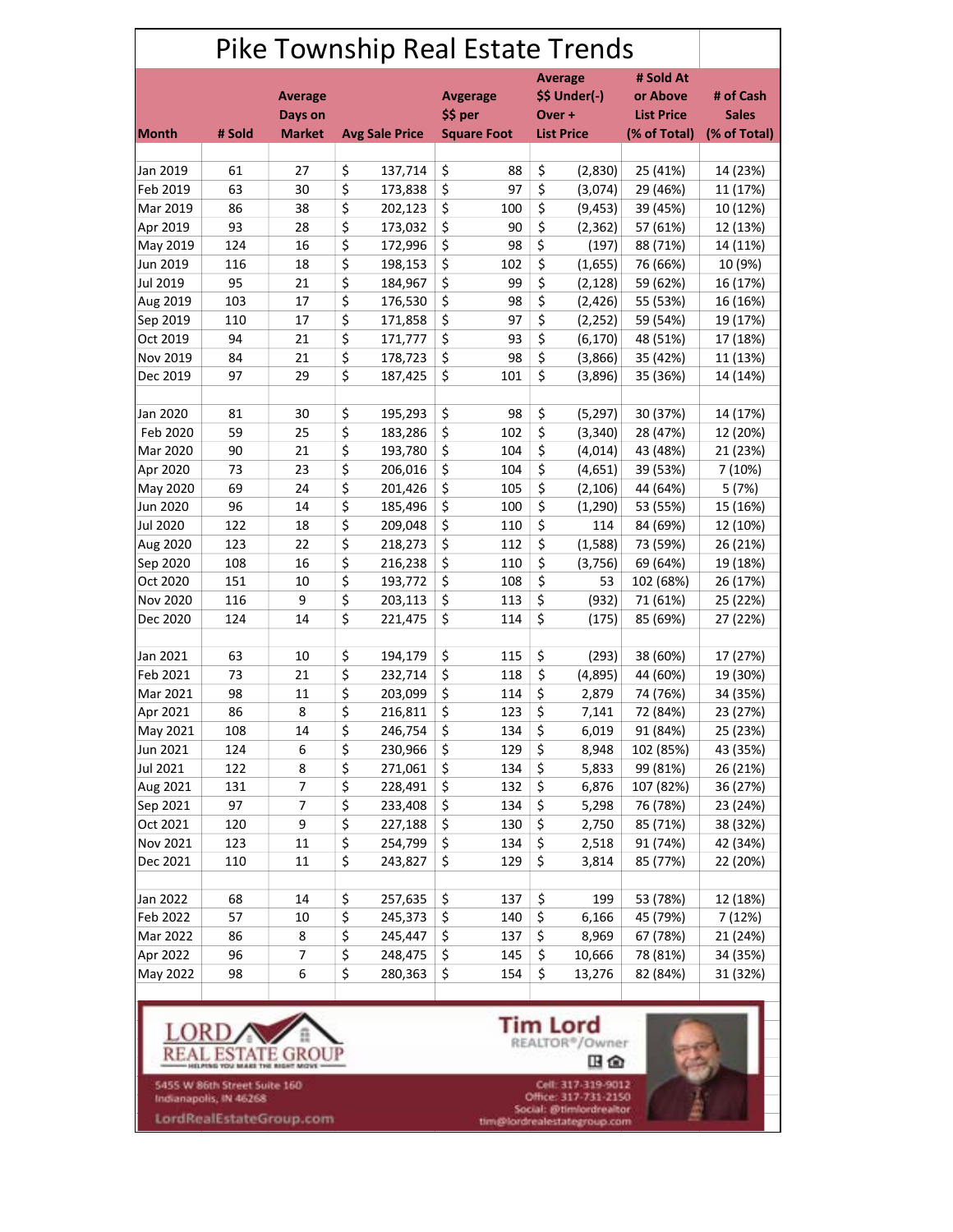## Legend to Pike Township Real Estate Trends

Disclosure – All information came from MIBOR's (Metropolitan Indianapolis Board of Realtors) BLC (Broker Listing Cooperative). All information is deemed reliable, but not guaranteed.

Month – Each month was individually looked at and calculated for each column item.

**# Sold** – This is the number of single family homes and condos sold in that month.

Average Days on Market – This is the average time from when it was listed to when it was pended (executed contract for a sale). It may take 10 to 45 days after that to close the transaction (not included).

Average Sale Price – This is the average sale price for the month of all listed condos and single family homes.

Average \$\$ per Square Foot – Usually based on the Assessors square footage (above grade – not including basements). Sale price divided by square footage for each house/condo, then average of all items for that month.

Average \$\$ Under(-) Over(+) List Price – The amount of dollars above or below list price the houses/condos were sold for. Example – If (100), the house/condo was sold for \$100 under list price. If 100, the house/condo was sold for \$100 over list price.

# Sold At or Above List Price (% of Total) – The number of houses/condos that were sold at list price or above list price that month. The percent in parenthesis is the percent of the total houses/condos sold that month.

# of Cash Sales (% of Total) – The number of houses/condos that were sold for cash that month. The percent in parenthesis is the percent of the houses/condos of the total houses/condos sold that month.

Please Note – If numbers included decimals, they were rounded up or down and dropped.

## Trends

In 2005, the highest number of houses/condos were sold (1642) in Pike Township. In 2011, it dropped down to 849. Since then it has been on a slow recover. Last year (2021) 1255 houses/condos were sold. That has been the best year since 2007.

In 2005, the average time on the market was 89 days. In 2019, the average time on the market was 23 days. In 2022 we are averaging about 10 days.

12 years ago there were 1000 houses for sale in Pike Township producing a buyer's market. Today it averages between 15 and 25, a radical drop creating a seller's market. There are probably 10 times more buyers than sellers. In this market we are seeing multiple offers on houses, bid prices over list price, and very low days on the market.

Because buyers are willing to pay over list price just to win a bid and get the home, prices are continuing to rise. The challenge has become the appraisal gap. That is when the buyer offers a high price for the home and it does not appraise. If the buyer still wants the home, they have to come up with the difference unless the seller is willing to lower the price to the appraisal.

Interest rates are rising. They means that buyers that want to mortgage the house can afford less. It may even price them out of a house.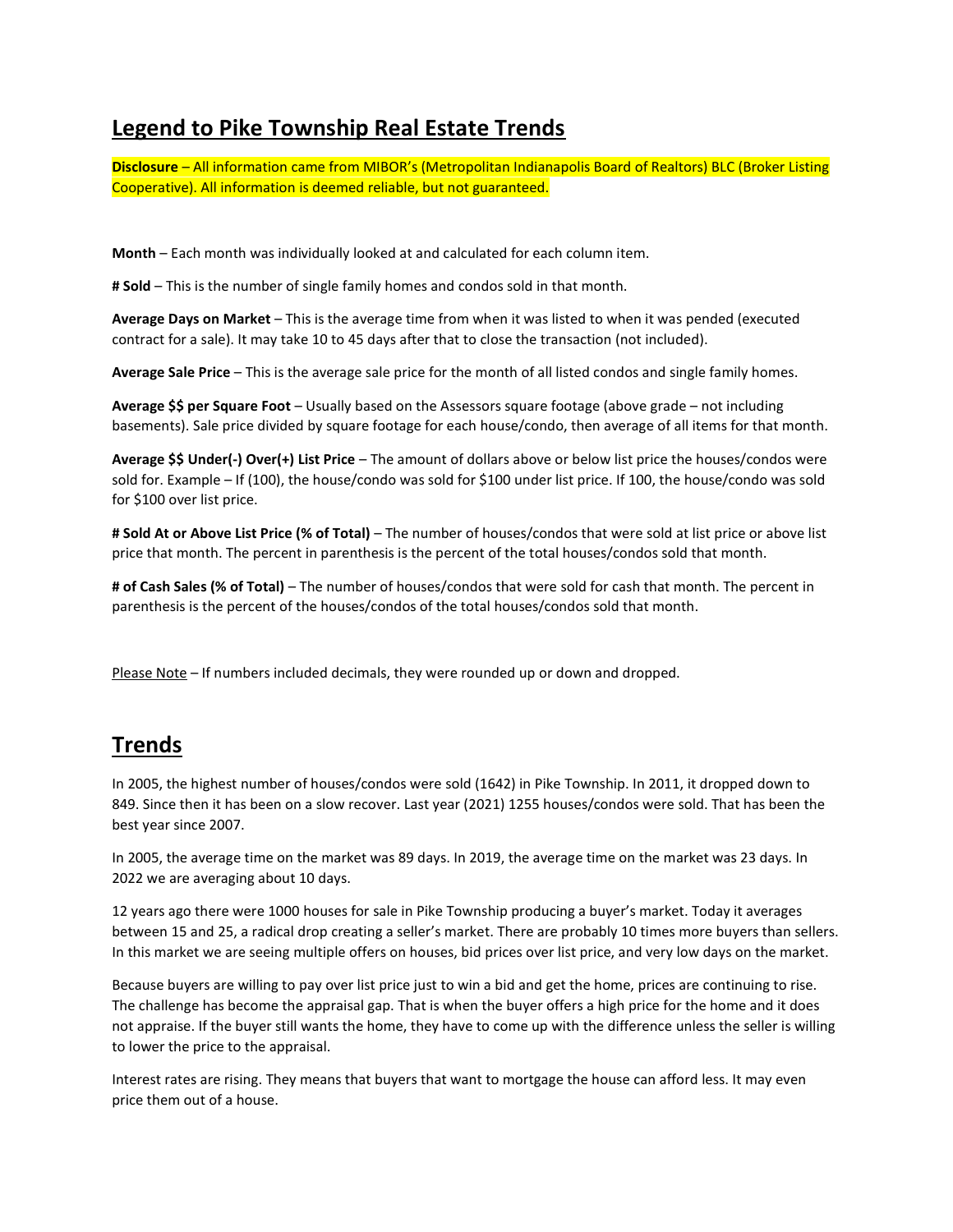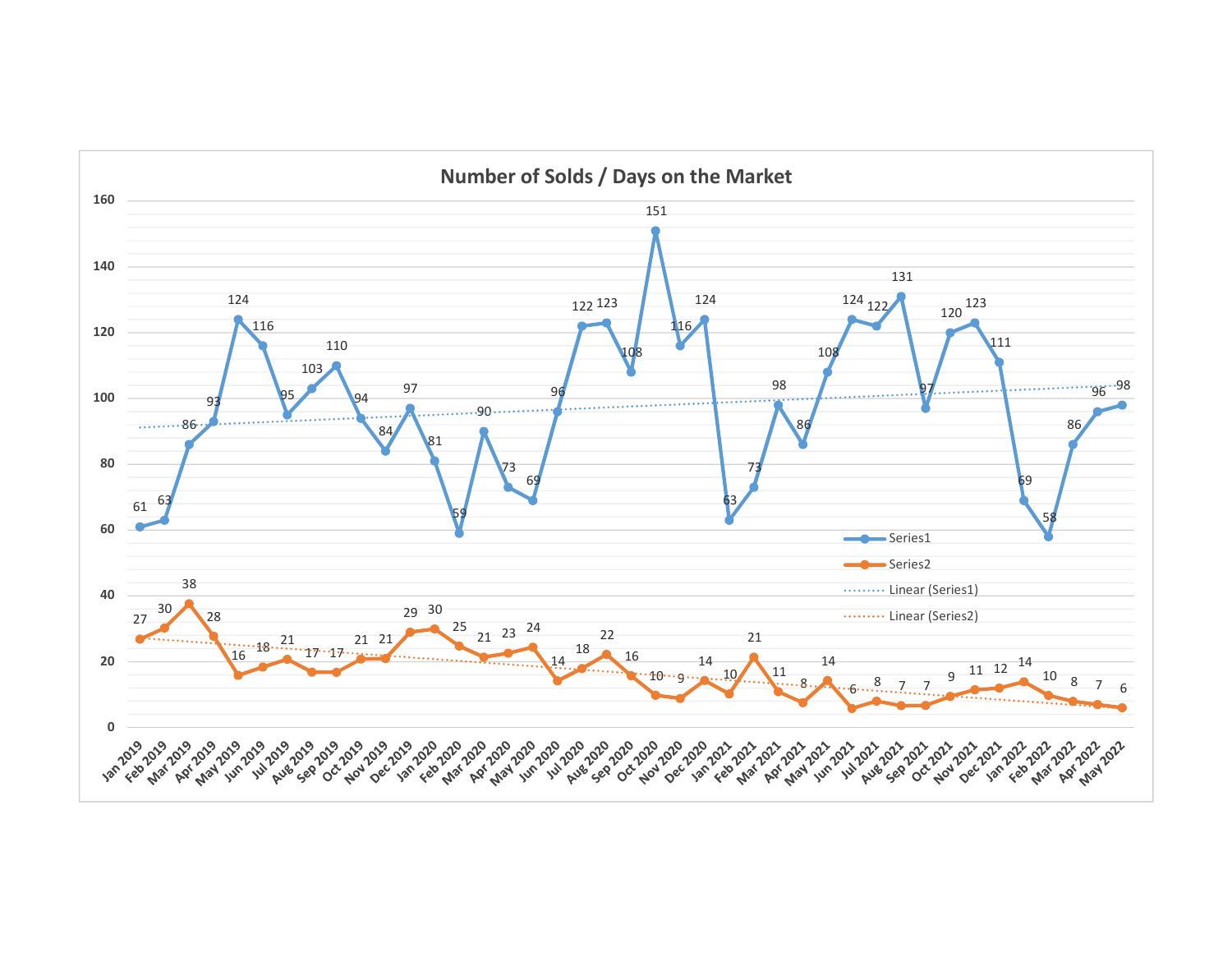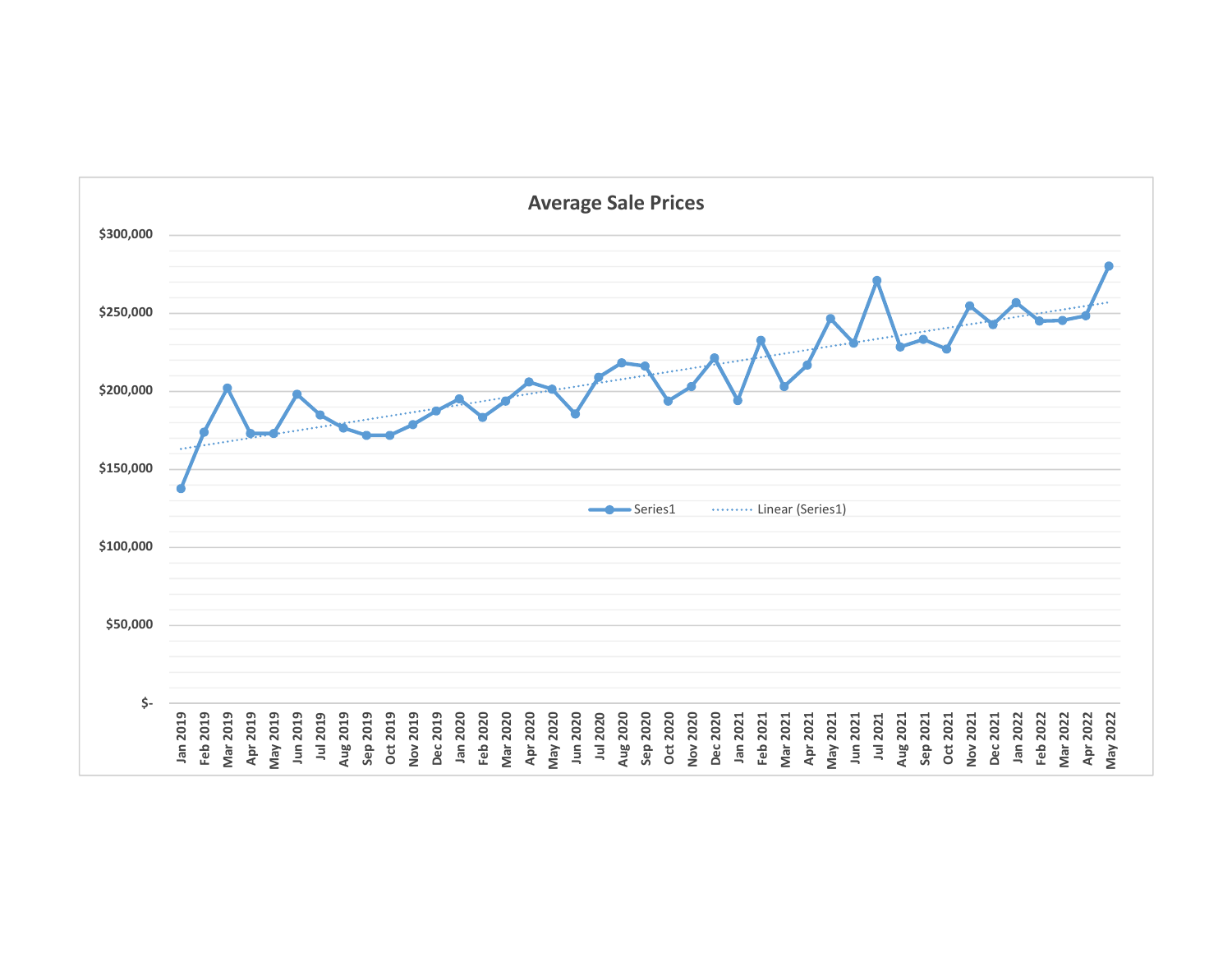**Sales Over and Under List Price** 

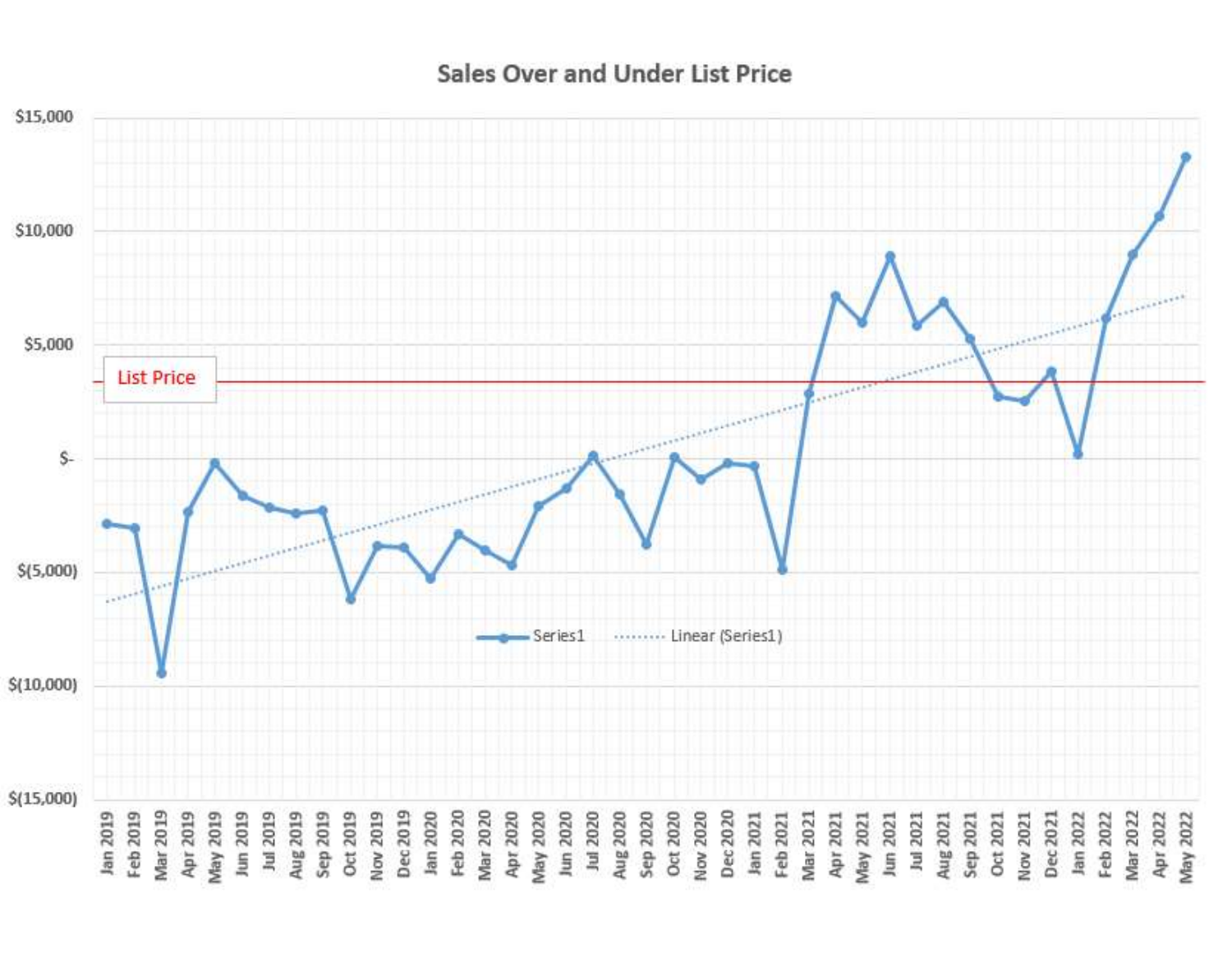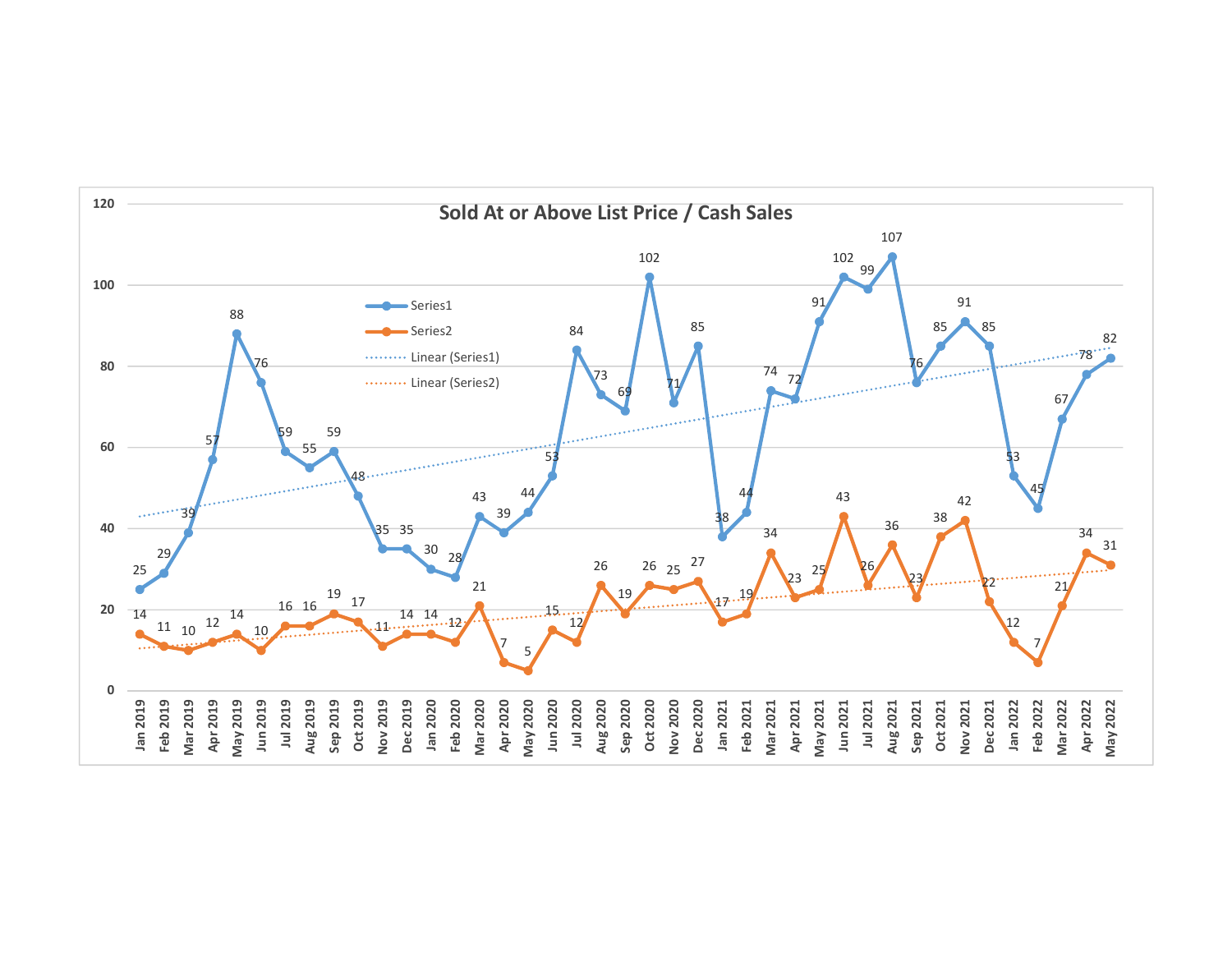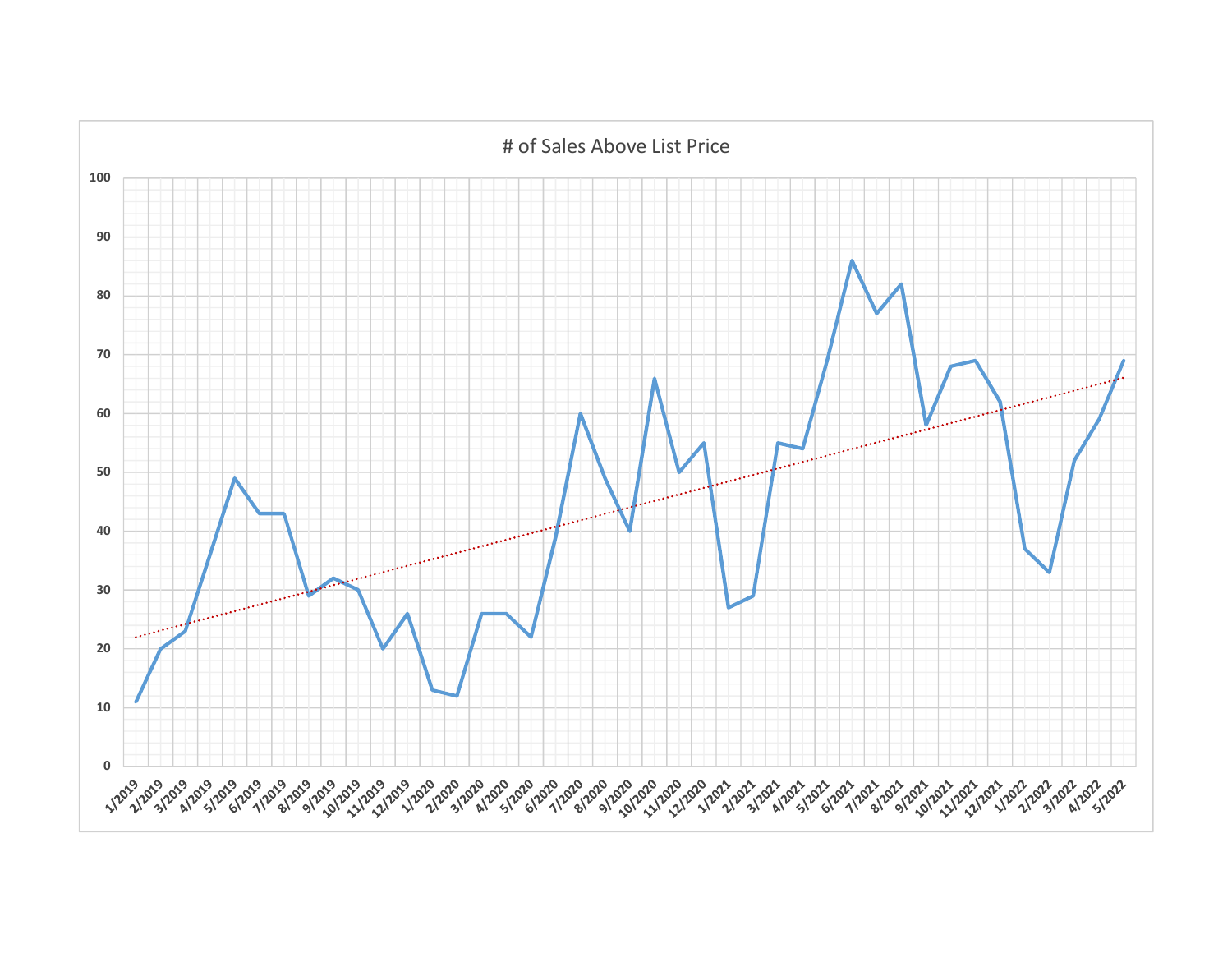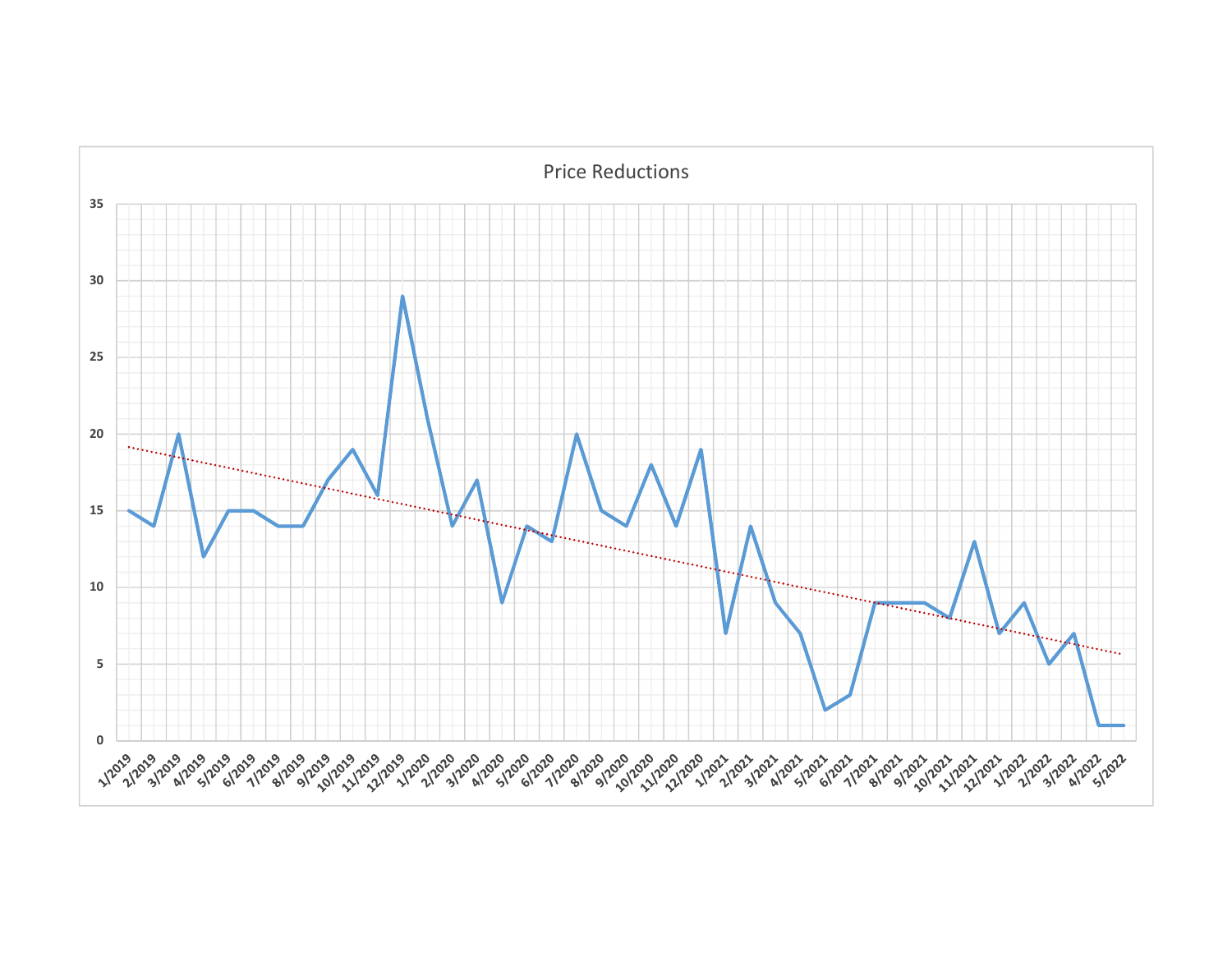